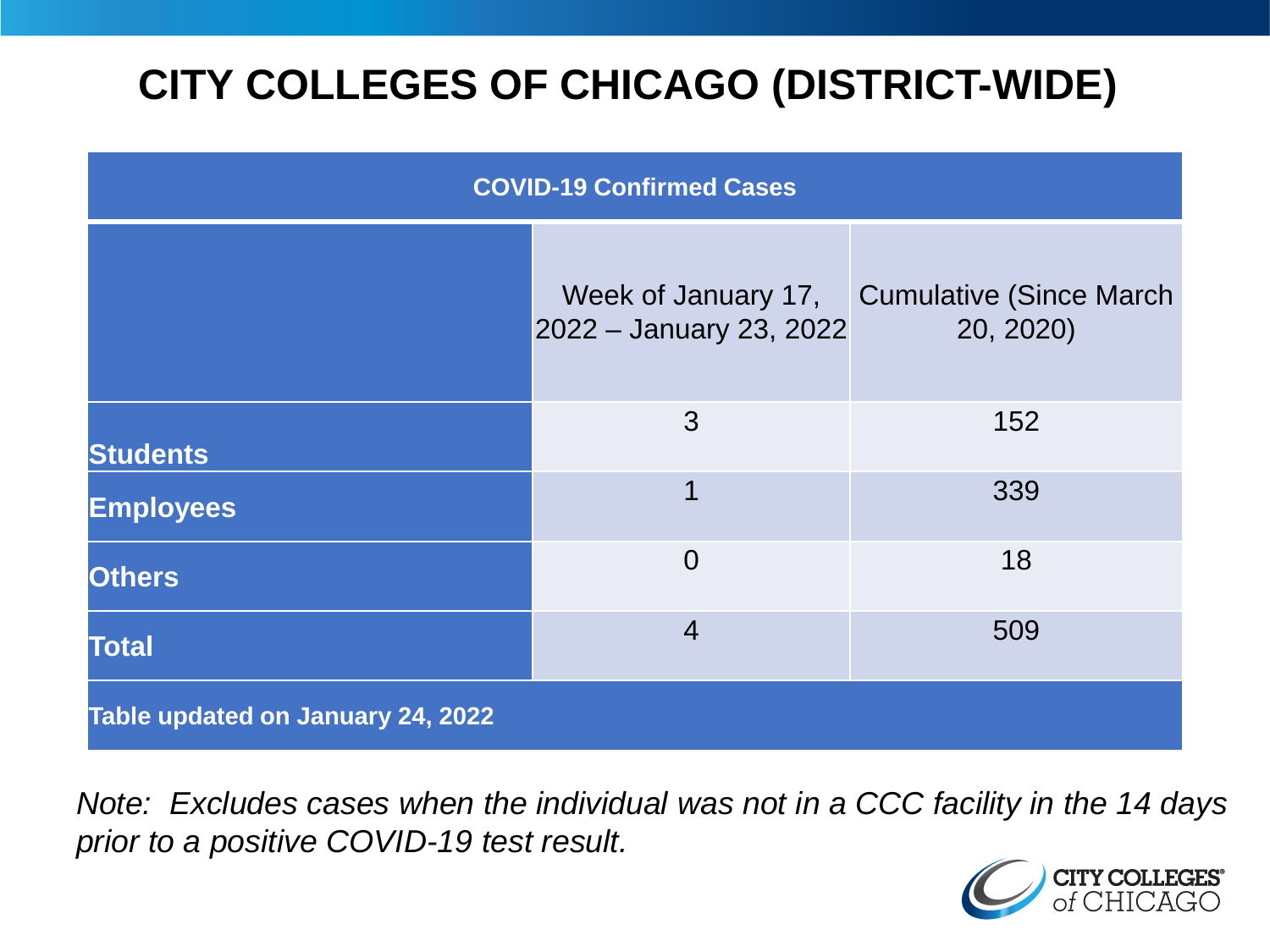### **DALEY COLLEGE**

| <b>COVID-19 Confirmed Cases</b>   |                                                |                                             |
|-----------------------------------|------------------------------------------------|---------------------------------------------|
|                                   | Week of January 17,<br>2022 - January 23, 2022 | <b>Cumulative (Since March</b><br>20, 2020) |
| <b>Students</b>                   | $\overline{0}$                                 | 9                                           |
| <b>Employees</b>                  | $\overline{0}$                                 | 41                                          |
| <b>Others</b>                     | $\overline{0}$                                 | 3                                           |
| <b>Total</b>                      | $\overline{0}$                                 | 53                                          |
| Table updated on January 24, 2022 |                                                |                                             |

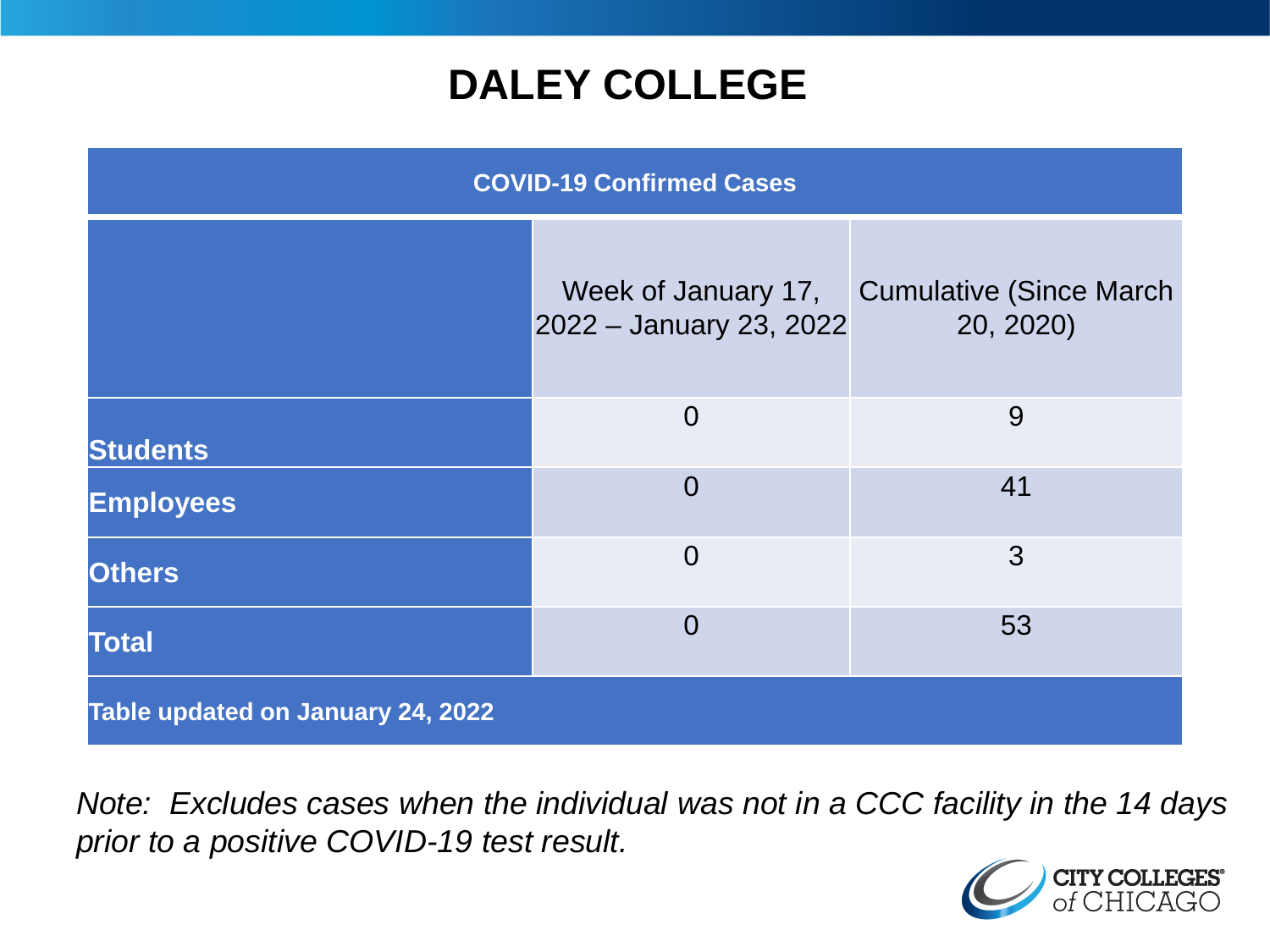### **HAROLD WASHINGTON COLLEGE**

| <b>COVID-19 Confirmed Cases</b>   |                                                |                                              |
|-----------------------------------|------------------------------------------------|----------------------------------------------|
|                                   | Week of January 17,<br>2022 - January 23, 2022 | <b>Cumulative (Since March)</b><br>20, 2020) |
| <b>Students</b>                   | $\overline{0}$                                 | 24                                           |
| <b>Employees</b>                  | $\Omega$                                       | 32                                           |
| <b>Others</b>                     | $\overline{0}$                                 | $\overline{2}$                               |
| <b>Total</b>                      | $\Omega$                                       | 58                                           |
| Table updated on January 24, 2022 |                                                |                                              |

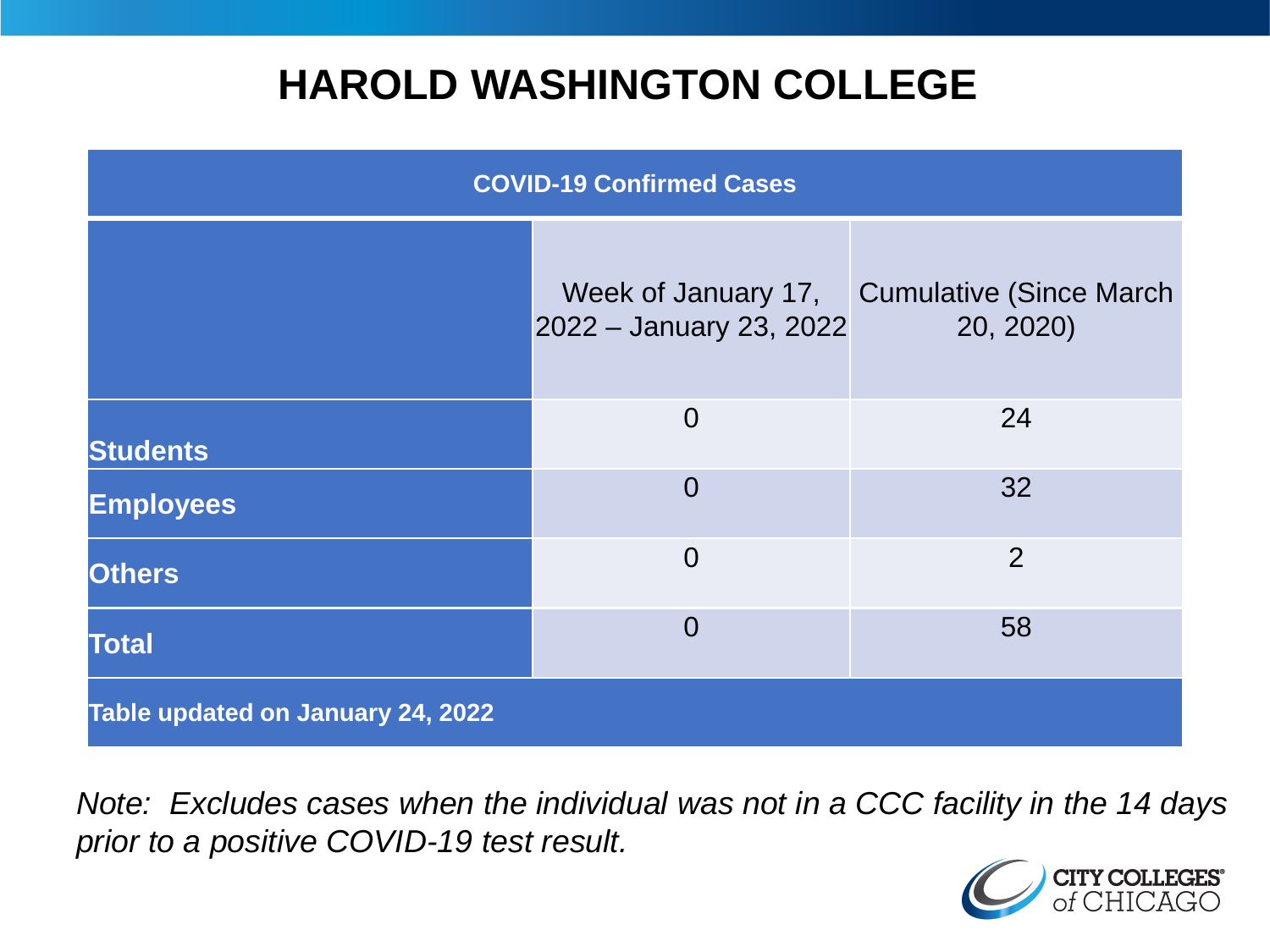### **KENNEDY-KING COLLEGE**

| <b>COVID-19 Confirmed Cases</b>   |                                                |                                              |
|-----------------------------------|------------------------------------------------|----------------------------------------------|
|                                   | Week of January 17,<br>2022 - January 23, 2022 | <b>Cumulative (Since March)</b><br>20, 2020) |
| <b>Students</b>                   | $\overline{0}$                                 | 12                                           |
| <b>Employees</b>                  | $\overline{0}$                                 | 61                                           |
| <b>Others</b>                     | $\overline{0}$                                 | $\overline{2}$                               |
| <b>Total</b>                      | $\overline{0}$                                 | 75                                           |
| Table updated on January 24, 2022 |                                                |                                              |

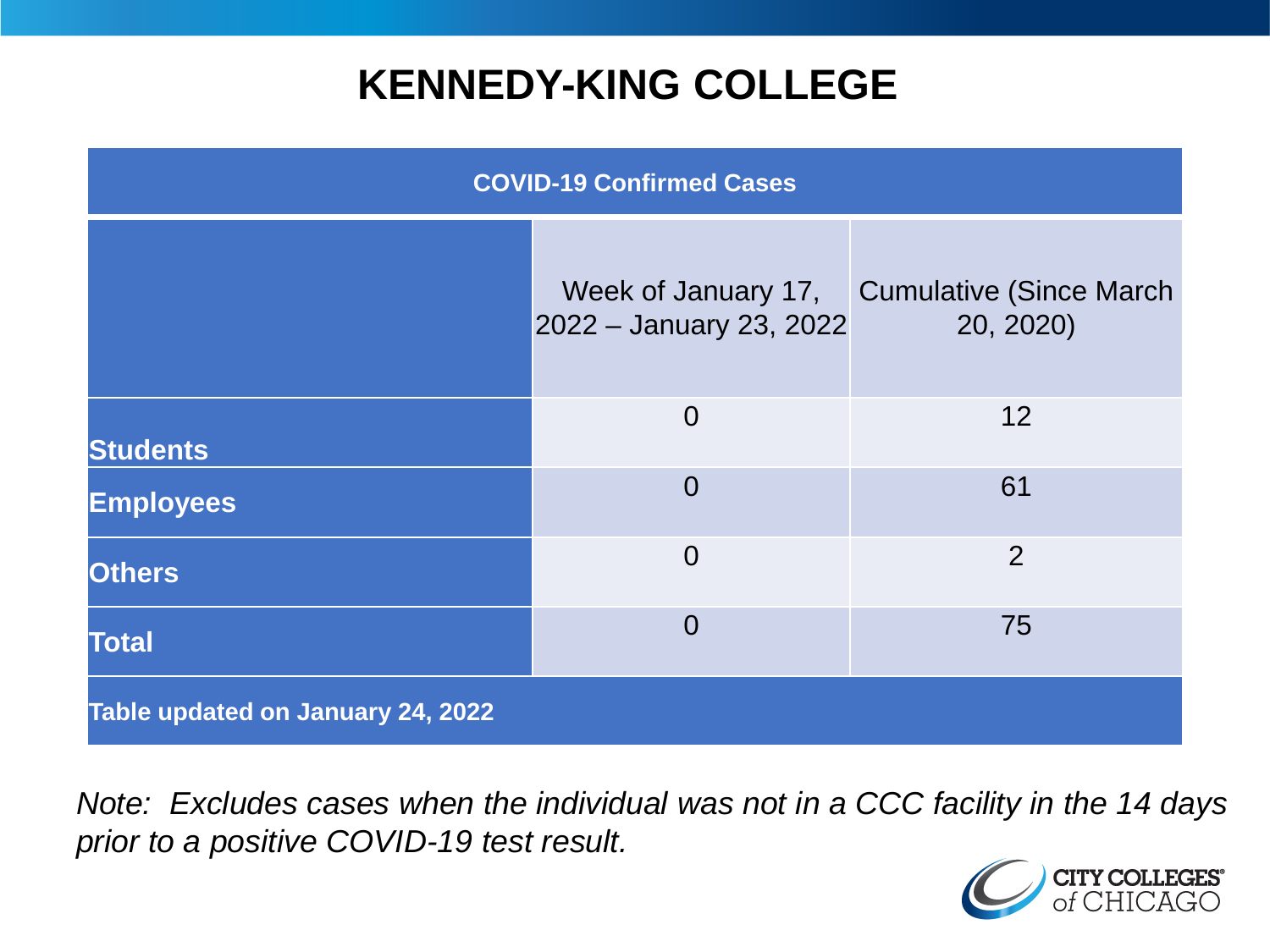# **MALCOLM X COLLEGE**

| <b>COVID-19 Confirmed Cases</b>   |                                                |                                              |
|-----------------------------------|------------------------------------------------|----------------------------------------------|
|                                   | Week of January 17,<br>2022 - January 23, 2022 | <b>Cumulative (Since March)</b><br>20, 2020) |
| <b>Students</b>                   | 1                                              | 61                                           |
| <b>Employees</b>                  | 1                                              | 63                                           |
| <b>Others</b>                     | $\overline{0}$                                 | 3                                            |
| <b>Total</b>                      | $\overline{2}$                                 | 127                                          |
| Table updated on January 24, 2022 |                                                |                                              |

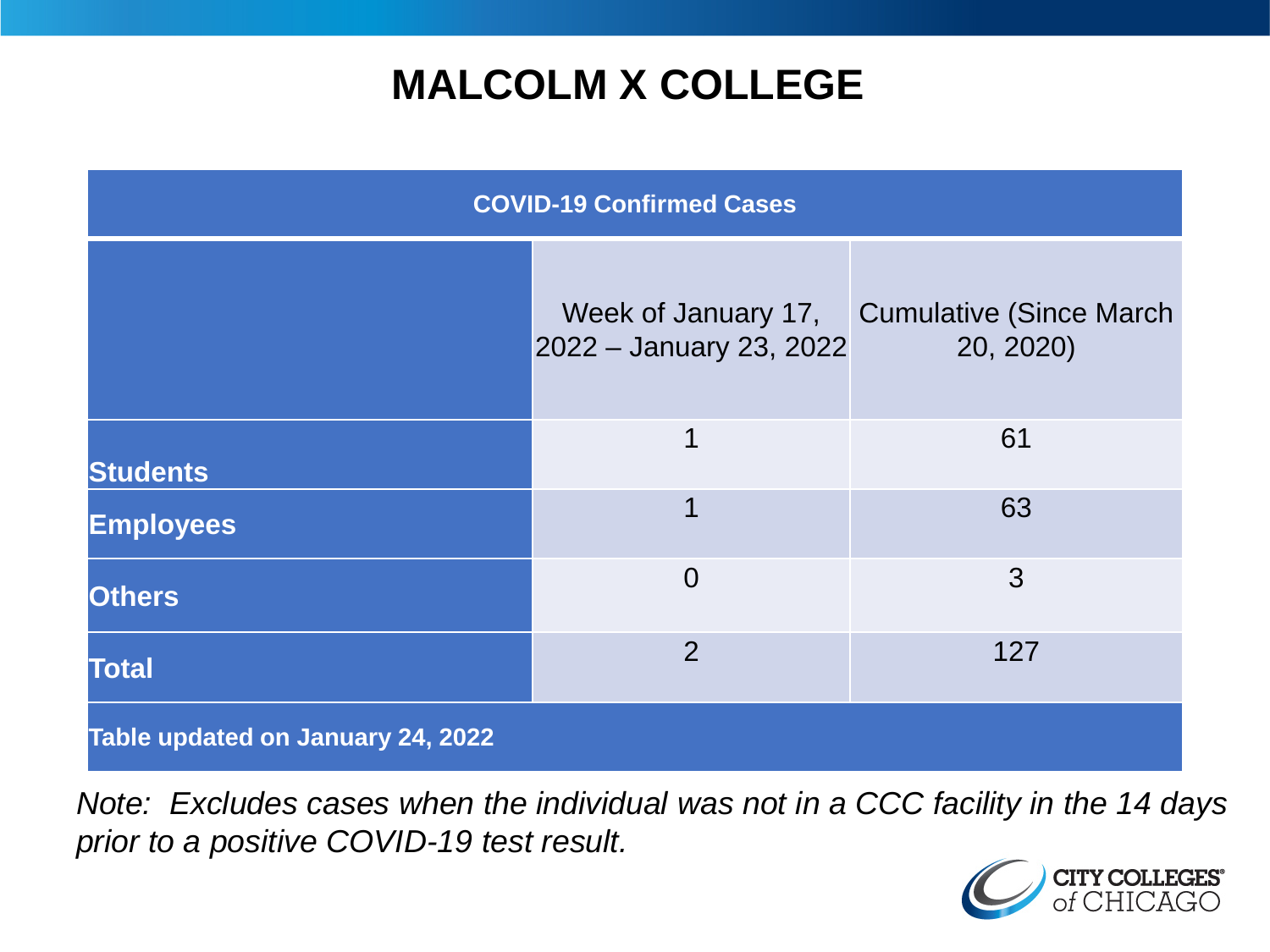# **OLIVE-HARVEY COLLEGE**

| <b>COVID-19 Confirmed Cases</b>   |                                                |                                      |
|-----------------------------------|------------------------------------------------|--------------------------------------|
|                                   | Week of January 17,<br>2022 - January 23, 2022 | Cumulative (Since March<br>20, 2020) |
| <b>Students</b>                   | $\overline{0}$                                 | 8                                    |
| <b>Employees</b>                  | $\overline{0}$                                 | 47                                   |
| <b>Others</b>                     | $\overline{0}$                                 | $\overline{4}$                       |
| <b>Total</b>                      | $\overline{0}$                                 | 59                                   |
| Table updated on January 24, 2022 |                                                |                                      |

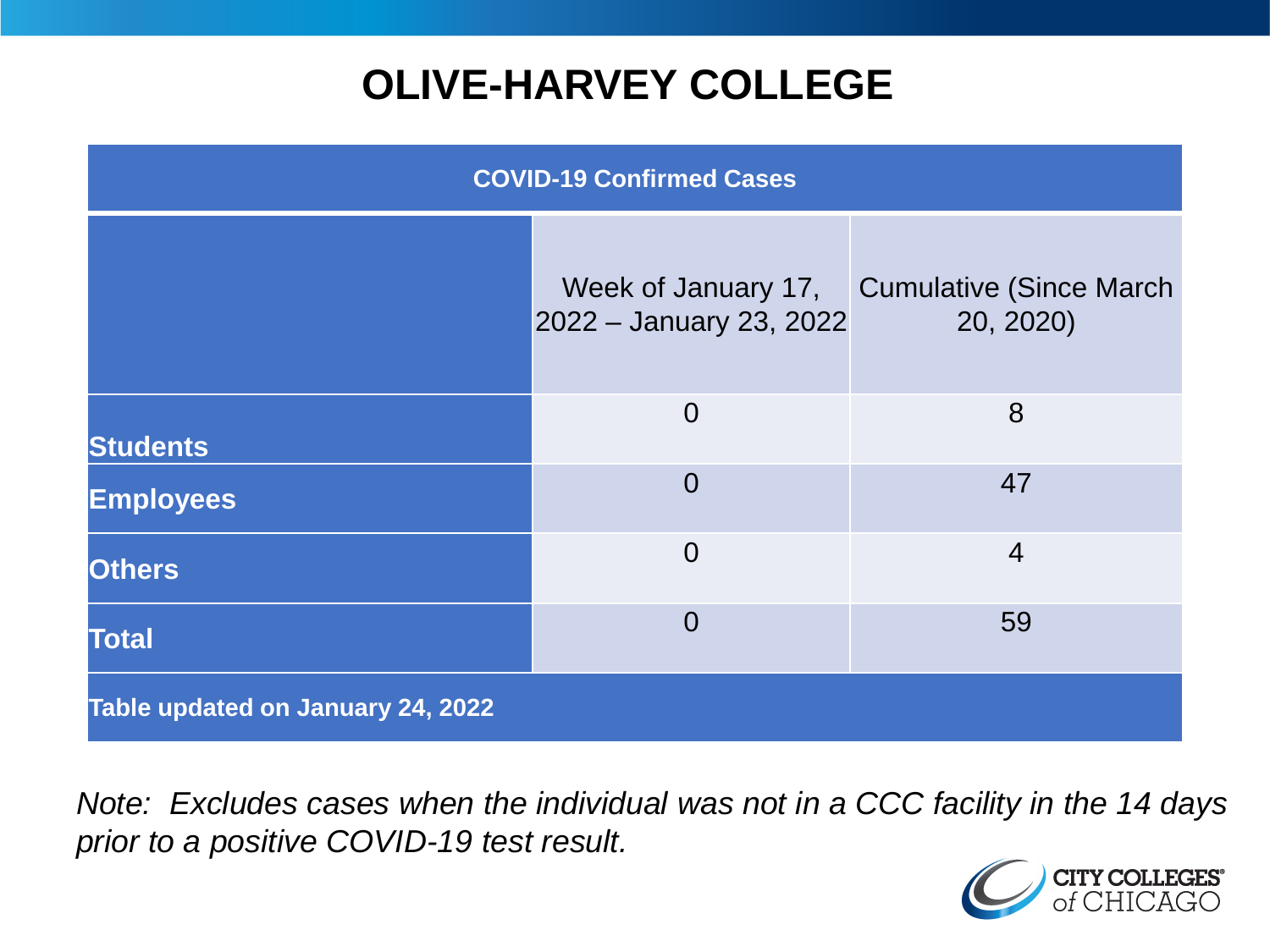### **TRUMAN COLLEGE**

| <b>COVID-19 Confirmed Cases</b>   |                                                |                                      |
|-----------------------------------|------------------------------------------------|--------------------------------------|
|                                   | Week of January 17,<br>2022 - January 23, 2022 | Cumulative (Since March<br>20, 2020) |
| <b>Students</b>                   | $\overline{0}$                                 | 15                                   |
| <b>Employees</b>                  | $\overline{0}$                                 | 50                                   |
| <b>Others</b>                     | $\overline{0}$                                 | $\overline{0}$                       |
| <b>Total</b>                      | $\overline{0}$                                 | 65                                   |
| Table updated on January 24, 2022 |                                                |                                      |

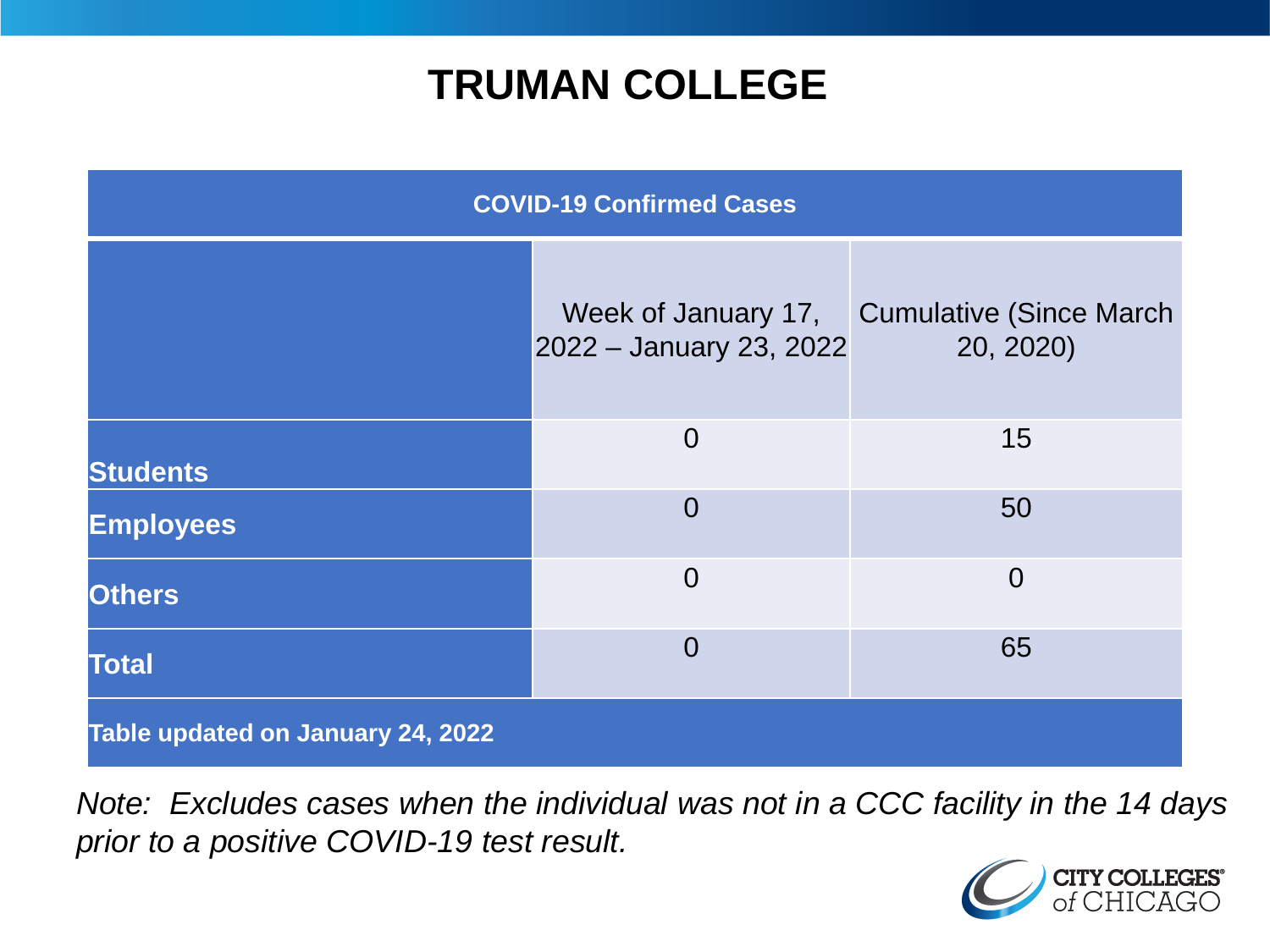### **WRIGHT COLLEGE**

| <b>COVID-19 Confirmed Cases</b>   |                                                |                                      |
|-----------------------------------|------------------------------------------------|--------------------------------------|
|                                   | Week of January 17,<br>2022 - January 23, 2022 | Cumulative (Since March<br>20, 2020) |
| <b>Students</b>                   | $\overline{2}$                                 | 23                                   |
| <b>Employees</b>                  | $\overline{0}$                                 | 38                                   |
| <b>Others</b>                     | $\overline{0}$                                 | $\overline{2}$                       |
| <b>Total</b>                      | $\overline{2}$                                 | 63                                   |
| Table updated on January 24, 2022 |                                                |                                      |

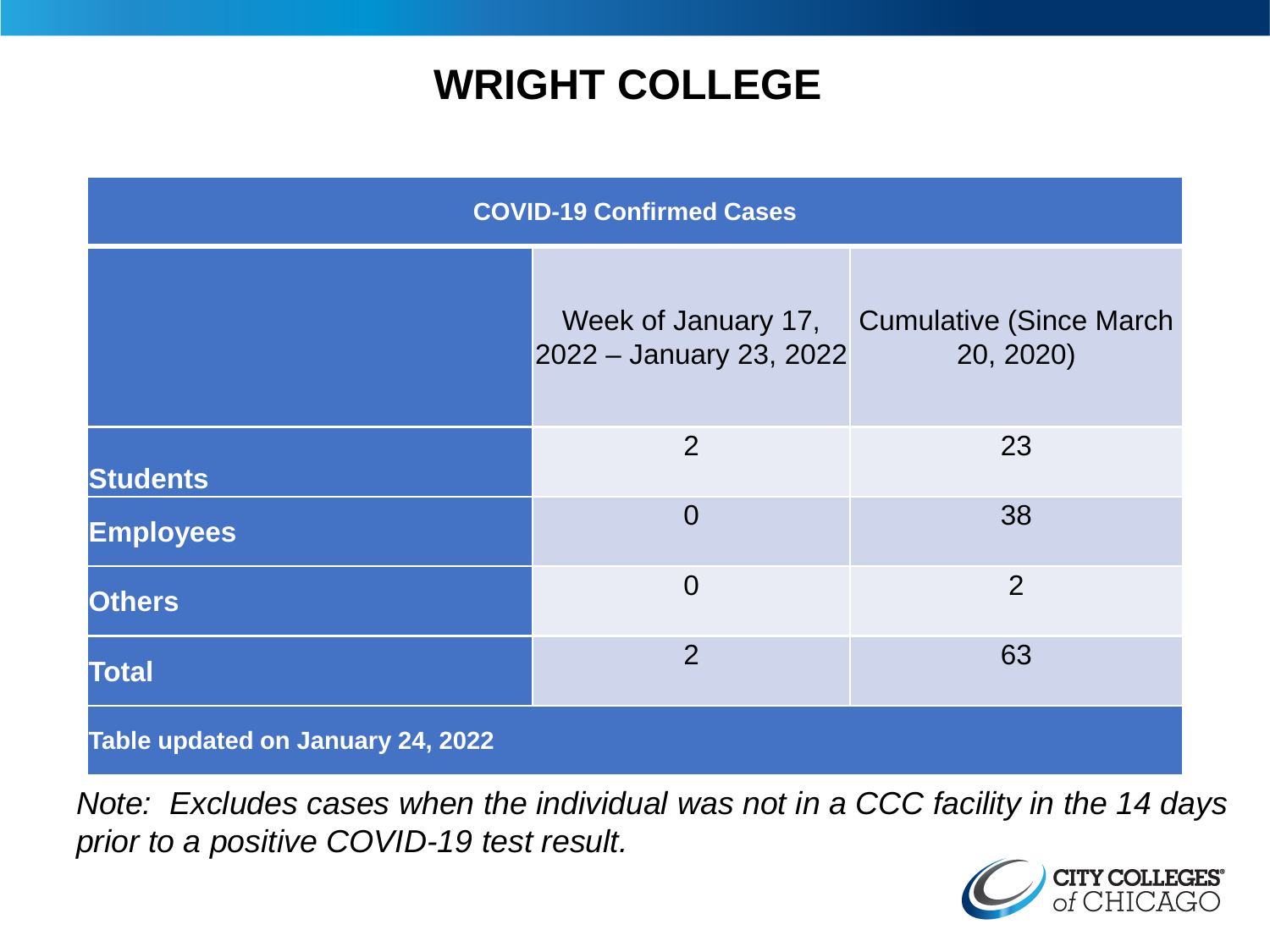#### **180 N. WABASH**

| <b>COVID-19 Confirmed Cases</b>   |                                                |                                              |
|-----------------------------------|------------------------------------------------|----------------------------------------------|
|                                   | Week of January 17,<br>2022 - January 23, 2022 | <b>Cumulative (Since March)</b><br>20, 2020) |
| <b>Students</b>                   | $\Omega$                                       | $\Omega$                                     |
| <b>Employees</b>                  | $\Omega$                                       | 6                                            |
| <b>Others</b>                     | $\overline{0}$                                 | 2                                            |
| <b>Total</b>                      | $\overline{0}$                                 | 8                                            |
| Table updated on January 24, 2022 |                                                |                                              |